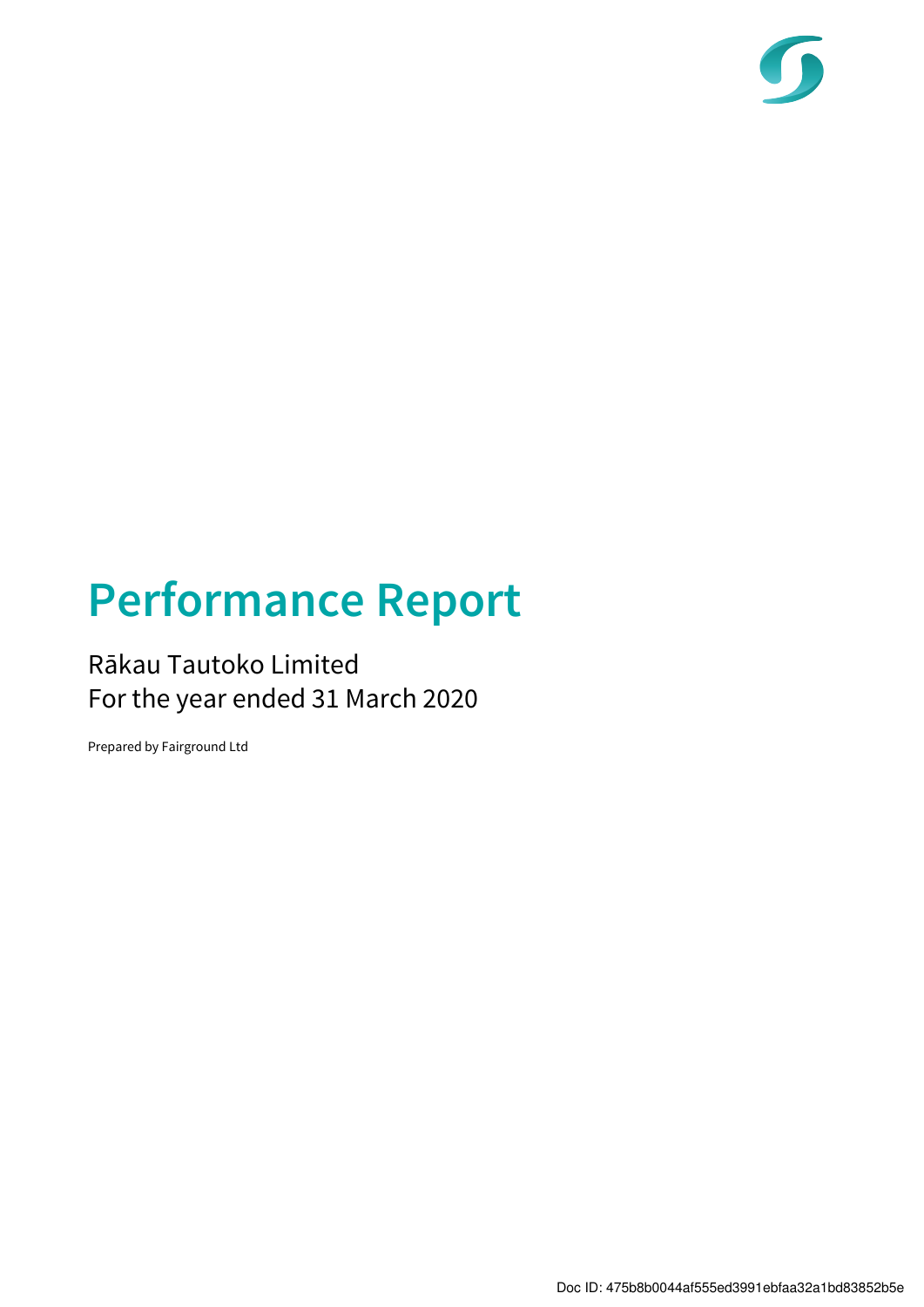

## **Contents**

- 3 Compilation Report
- 4 Entity Information
- 6 Approval of Financial Report
- 7 Statement of Service Performance
- 10 Statement of Financial Performance
- 11 Statement of Financial Position
- 12 Depreciation Schedule
- 13 Statement of Changes in Equity
- 14 Statement of Cash Flows
- 15 Statement of Accounting Policies
- 16 Notes to the Performance Report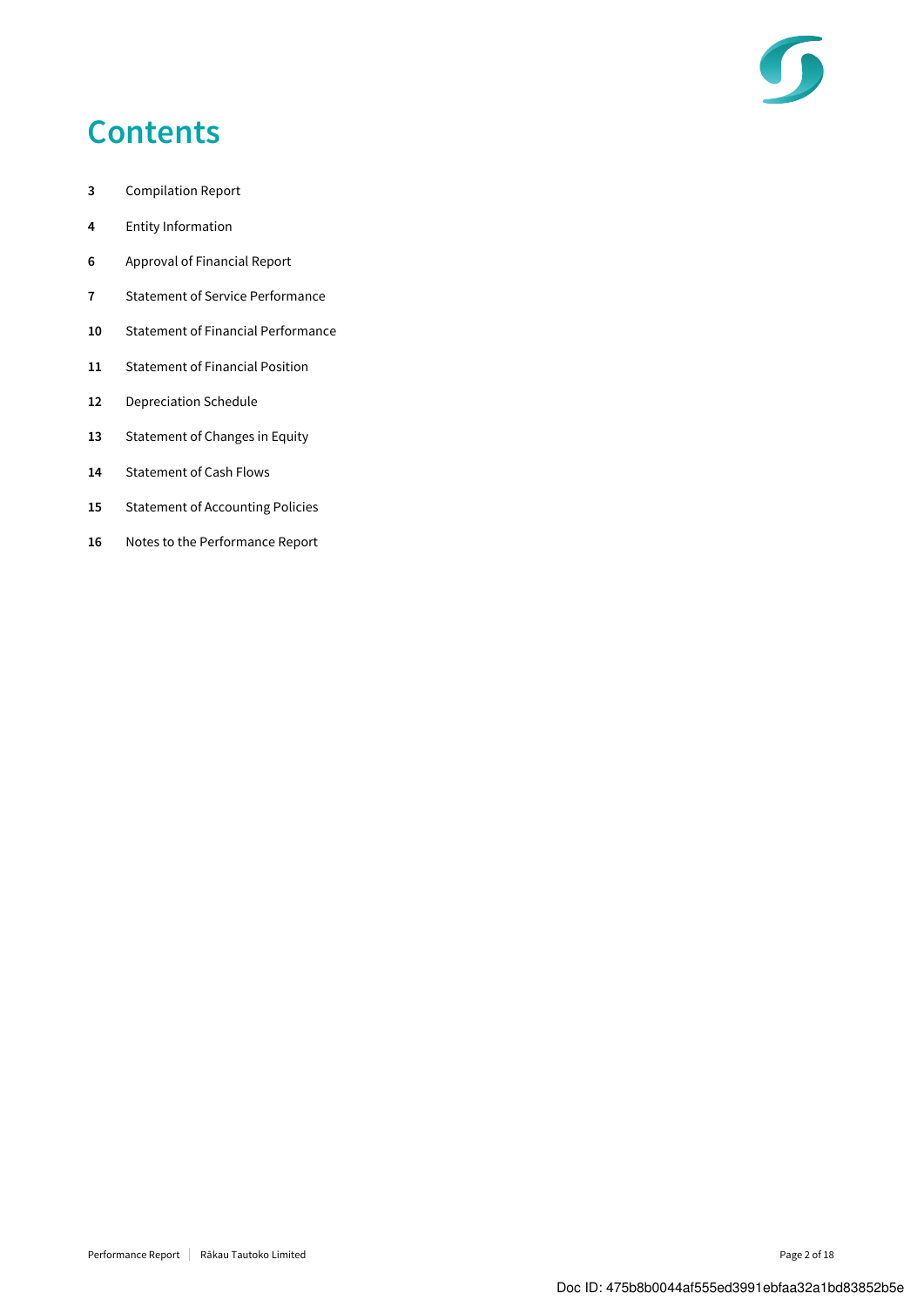

## Compilation Report

### Rākau Tautoko Limited For the year ended 31 March 2020

Compilation Report to the Directors of Rākau Tautoko Limited.

#### Scope

On the basis of information provided and in accordance with Service Engagement Standard 2 Compilation of Financial Information, we have compiled the financial statements of Rākau Tautoko Limited for the year ended 31 March 2020.

These statements have been prepared in accordance with the accounting policies described in the Notes to these financial statements.

#### Responsibilities

The Trustees are solely responsible for the information contained in this financial report and have determined that the accounting policies used are appropriate to meet your needs and for the purpose that the financial statements were prepared.

The financial statements were prepared exclusively for your benefit. We do not accept responsibility to any other person for the contents of the financial statements.

#### No Audit or Review Engagement Undertaken

Our procedures use accounting expertise to undertake the compilation of the financial statements from information you provided. Our procedures do not include verification or validation procedures. No audit or review engagement has been performed and accordingly no assurance is expressed.

#### Independence

We have no involvement with Rākau Tautoko Limited other than for the preparation of financial statements and management reports and offering advice based on the financial information provided.

#### Disclaimer

We have compiled these financial statements based on information provided which has not been subject to an audit or review engagement. Accordingly, we do not accept any responsibility for the reliability, accuracy or completeness of the compiled financial information contained in the financial statements. Nor do we accept any liability of any kind whatsoever, including liability by reason of negligence, to any person for losses incurred as a result of placing reliance on this financial report.

FOUTOTOUR  $\overline{a}$ 

Fairground Ltd Dated: 1 September 2020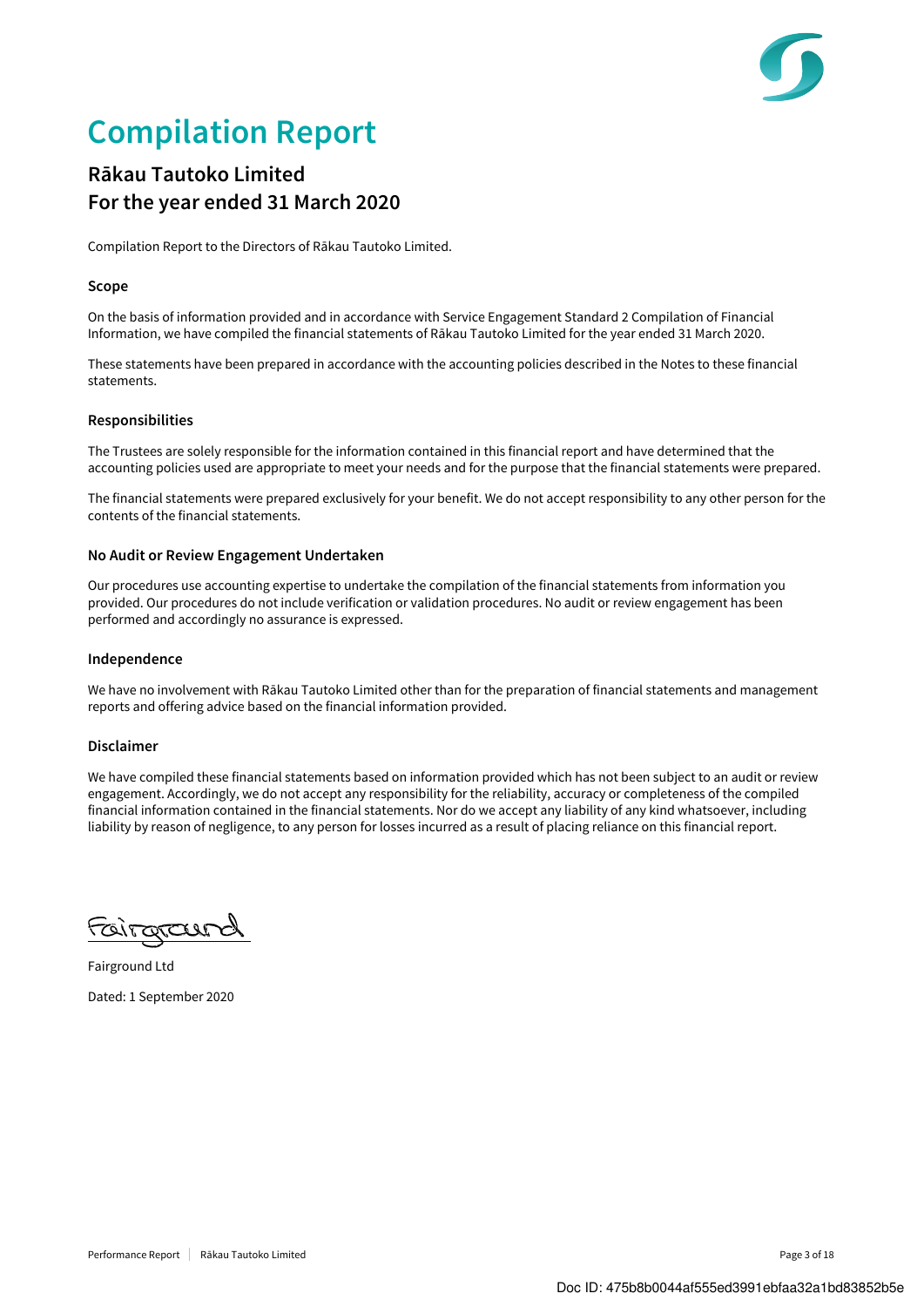

## Entity Information

### Rākau Tautoko Limited For the year ended 31 March 2020

#### Entity Type and Legal Basis

Chartiable Company

#### Registration Number

CC57080

#### Entity's Purpose or Mission

(a) to build engagement and empowerment in communities by:

(i) assisting community groups to co-design programmes that produce a positive social impact; (ii) undertaking research, development and training to contribute to building engagement in empowerment in communities (including by supporting whānau to develop healthy relationships to help combat family violence and improving the wellbeing of rangatahi);

and (b) such other charitable purposes as the Board may decide.

#### Entity Structure

Rākau Tautoko is a collective of Community Development Practitioners that are based in Auckland/ Tāmaki Makaurau. The practitioners are guided by the Board of Directors whose primary role is to ensure that the projects and initiatives of Rākau Tautoko are aligned to the charitable purpose of Rākau Tautoko that are outlined in the constitution. Rākau Tautoko practitioners also align to a way of working that supports community empowerment and ownership.

#### Main Sources of Entity's Cash and Resources

Grants, contracts and donations

#### Main Methods Used by Entity to Raise Funds

Through provision of contracted services

#### Entity's Reliance on Volunteers and Donated Goods or Services

Part of how Rākau Tautoko works to empower local community members, is to enable volunteering in our community projects. Most of our community projects are supported by at least 50% volunteering to achieve the work we do. Some of our projects are run by up to 90% volunteers. We are proud of our volunteers and all that they achieve. Our Board of Directors are also all volunteers.

#### Physical Address

27 Taratoa Street, Point England, Auckland, New Zealand, 1072

#### Postal Address

27 Taratoa Street, Point England, Auckland, New Zealand, 1072

#### Date of Incorporation

29/10/2019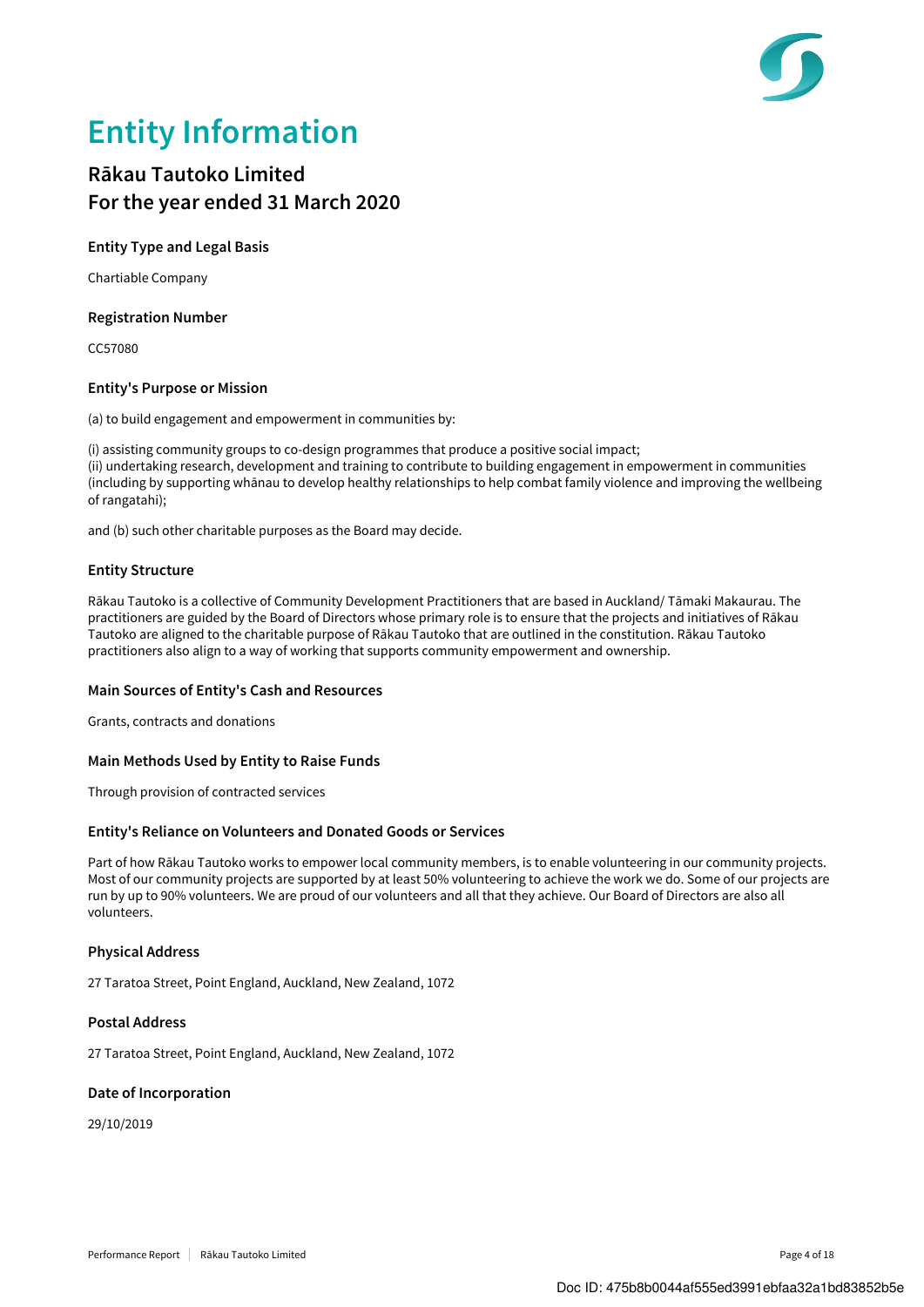

#### Directors

Anna-Jane Jacob Tara Moala Tracey Wakefield

#### Bankers

Kiwibank

#### Accountants

Fairground Ltd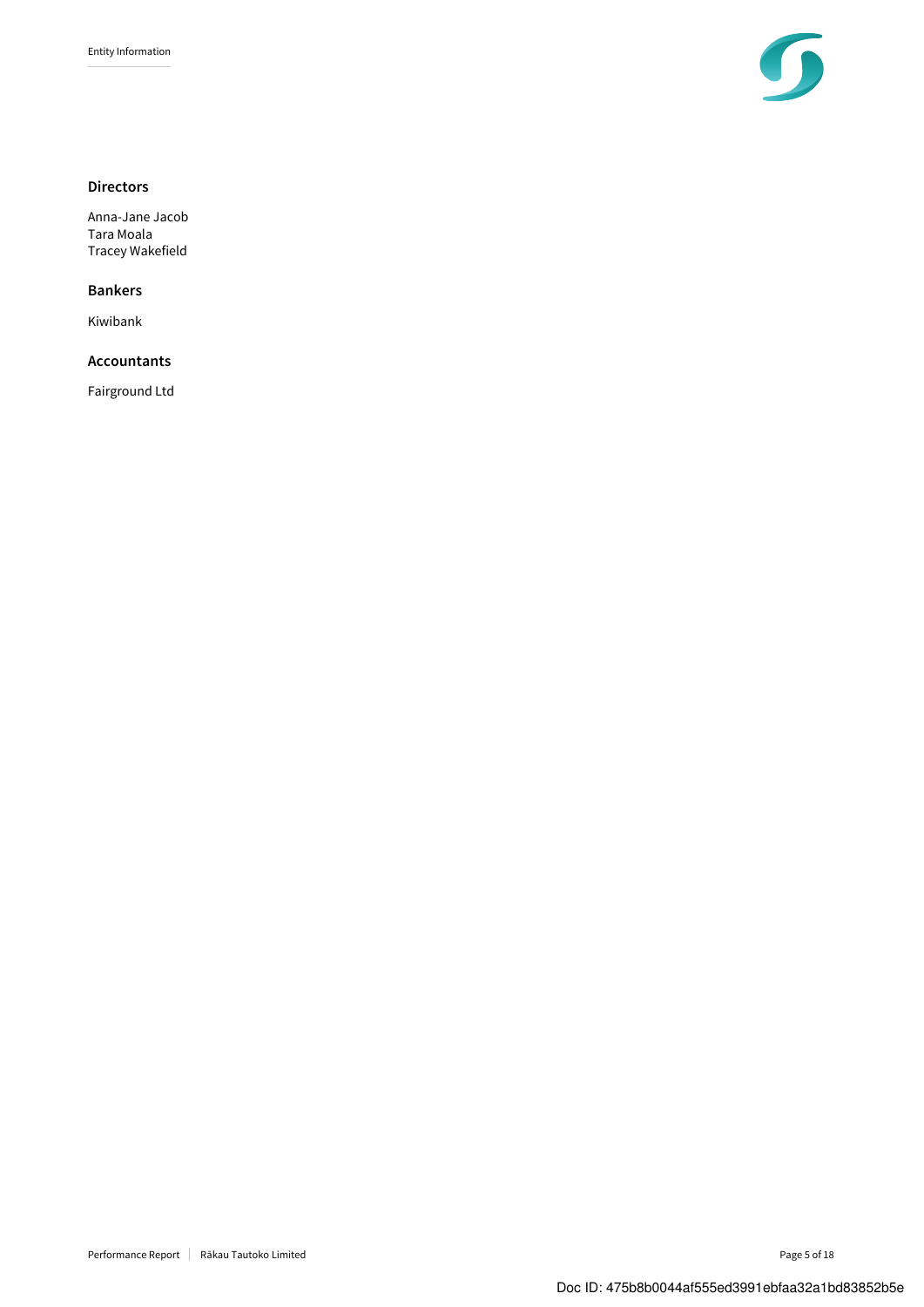

## Approval of Financial Report

### Rākau Tautoko Limited For the year ended 31 March 2020

 $\overline{a}$ 

 $\overline{a}$ 

The Trustees are pleased to present the approved financial report including the historical financial statements of Rākau Tautoko Limited for year ended 31 March 2020.

APPROVED

Tracey Wakefield Date ..................................... 01 / 09 / 2020

 $\sqrt{a\pi}.$ 

Tara Moala Date ..................................... 01 / 09 / 2020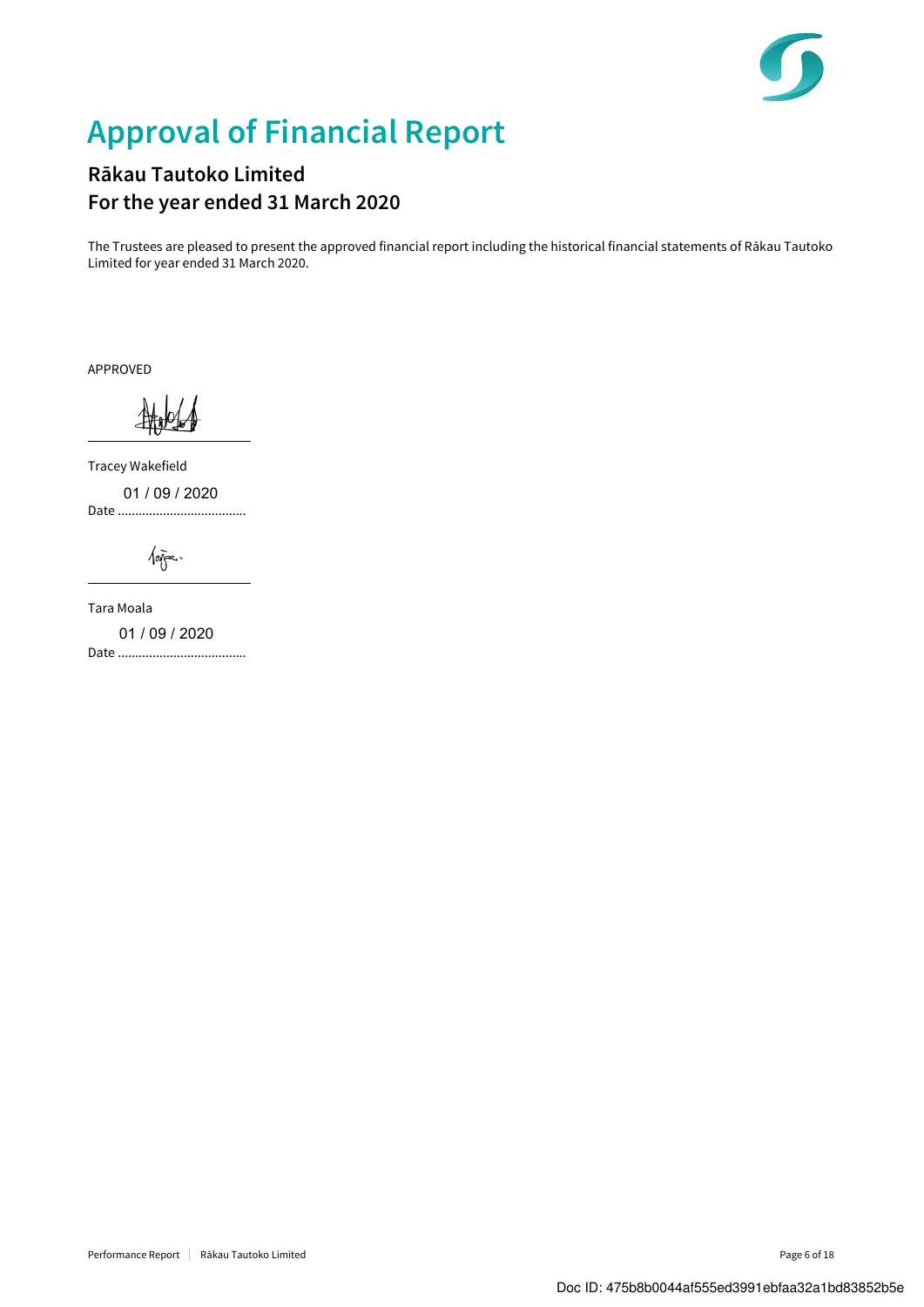

## Statement of Service Performance

### Rākau Tautoko Limited For the year ended 31 March 2020

#### Description of Entity's Outcomes

Building engagement and empowerment in communities by supporting community groups and local community members to create and run their own initiatives that produce a positive social impact.

Undertaking research, development and training to contribute to building engagement and empowerment in communities.

#### Community Initiative Projects

- Construction and Demolition Advocating for the key council and government entities to consider deconstruction as a viable option. Preparing, presenting and sharing of findings in reports to the waste sector. Reports and presentations included:
	- The value of construction resources
	- The creation of core values that underpin deconstruction
	- Creation of a deconstruction collective
	- Documenting a collation of deconstruction research
	- Project planning deconstruction in Tāmaki
	- Timber Identification and denailing reports
- COVID19 Response The beginning of the creation of a collective of community groups that responded to the food needs of at risk whānau in East and South Auckland through the first lockdown.
- The HEART Movement Mentoring HEART Change Agents to create and run community events in Tāmaki to enable healthy relationships and prevent family violence through local community BBQ's, relationship workshops & Mana Wāhine conference.
- Hub Zero The creation of a Waste Based Social Enterprise that empowers local community members to learn how to create products from 'waste' - diverting from landfill, and providing platforms for sales. This included:
	- Creation of a hub for local community use
	- Regular waste reduction and product creation workshops
	- Social Enterprise mentoring
- Oranga Rising Empowering the Oranga community to learn how to lower the social supply of alcohol and work towards providing alternative solutions for young people and their whānau to gather without alcohol and understand the impact of the use of alcohol.
- Papakura Food Scraps Start up of a codesign project to bring some local Papakura community members together and understand what the Council food scrap system is like for the community, and how we could make it better. Unfortunately, this project was halted due to the COVID19 Lockdown.
- Riverside Rentsmart Continuing our ongoing support for the Riverside community by running a Rentsmart Programme that helped local community members to learn about the key skills needed to step into the renting market.
- Youth Wellbeing Suicide Prevention After a suicide contagion at the end of 2017, Rākau Tautoko called for a united community response and continued to support a Youth Wellbeing programme of activities. This included:
	- Creation of a network of youth workers and community members
	- Local and open youth drop in spaces for our at risk young people
	- Research for learning about the opportunities for youth initiated mentoring
	- Suicide support group
	- School youth leadership programmes in Tāmaki College and Tāmaki Primary
	- Suicide Prevention and Wellbeing Programmes
	- Youth Wellbeing Index research and creation
	- Storytelling youth stories through social media
	- Creating community events and placemaking opportunities throughout Tāmaki and East Auckland
- Phenomenal Young Women The ongoing support of a local youth programme for young women in Tāmaki. Run by two young women - in Tāmaki College and in the community, providing regular gatherings and events for young women to feel safe and empowered.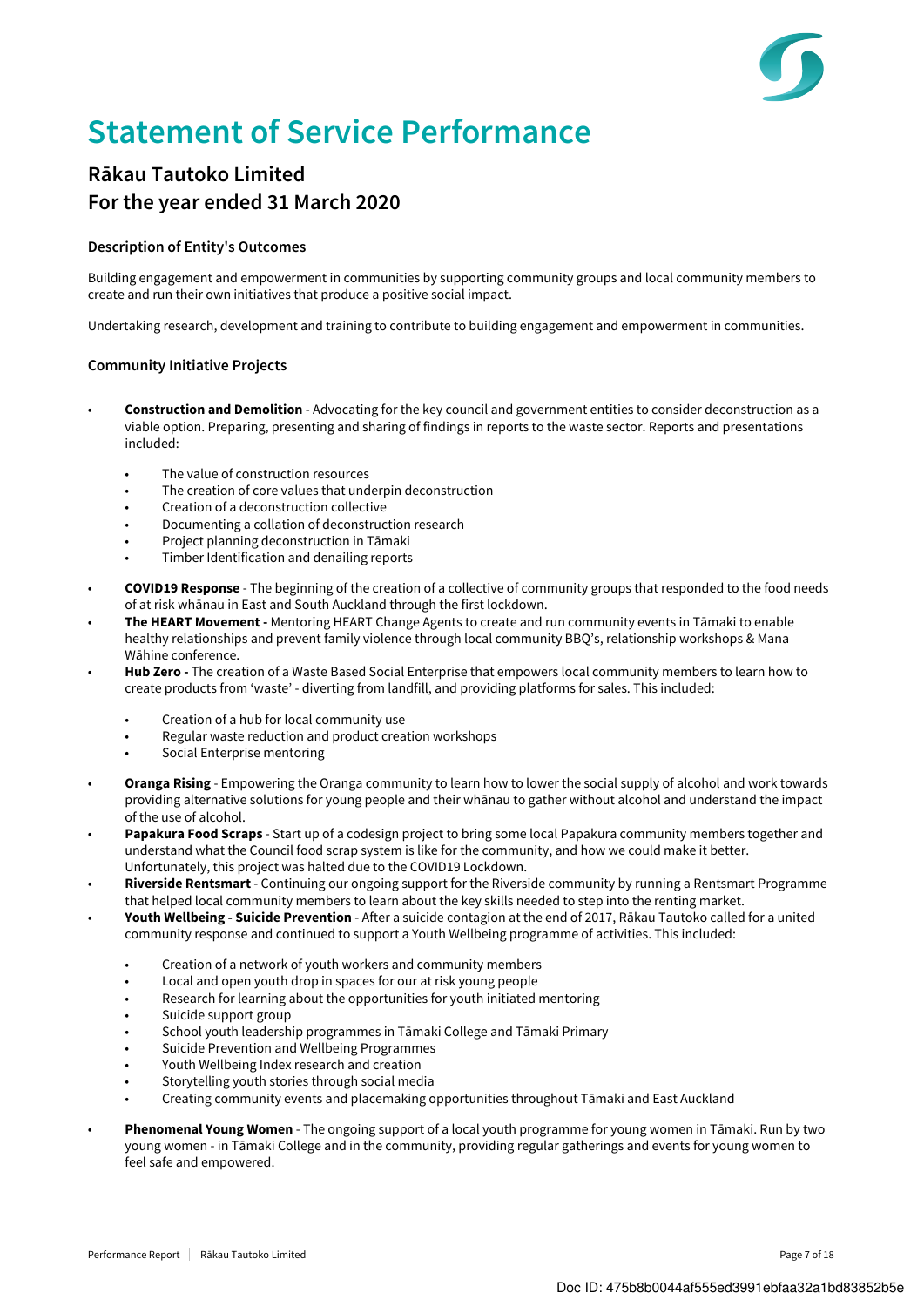

#### Capability Building Projects

- Human Rights Measurement Initiative Pacific Codesign Planning and facilitating a three day Codesign learning experience for HRMI, delivering to pacific leaders that gathered in Auckland to learn about codesign and HRMI's aspirations to expand into the pacific region.
- Panamasian Capability Growth Growing local Riverside community group Panamasian's capability to be able to run community events, set up their own legal entity and introduce other community groups into Riverside.
- Youth Wellbeing Community of Practice After a suicide contagion at the end of 2017, Rākau Tautoko called for a united community response and continued to support a Youth Wellbeing programme of activities. This included a local community of practice to support capability development of youth workers.

#### Research Projects

- Jobs and Skills Hub The beginning of interviews to support a codesign project with Tāmaki Regeneration to understand the success of The Jobs and Skills Hub in Tāmaki. Unfortunately, this project was halted due to the COVID19 Lockdown.
- Youth Wellbeing Index Measurement After a suicide contagion at the end of 2017, Rākau Tautoko called for a united community response and continued to support a Youth Wellbeing programme of activities. This included the creation of an index measurement on the level of wellbeing youth have in Tāmaki.
- Whānau by Whānau Collaborating with Tāmaki Regeneration, working through interviews and research to understand the experience of our most in need whānau in Tāmaki, to inform a larger system response to create sustainable change.

#### Description and Quantification of the Entity's Outputs

Over this year, Rākau Tautoko have:

- Supported 12 x Community Development Practitioners in their practice
- Connected with and worked towards empowering 8 x Auckland geographical communities;
	- Glen Innes
	- Point England
	- Panmure
	- **Riverside**
	- Oranga
	- Mt Wellington
	- Onehunga
	- Papakura
- In addition we have worked alongside 7 x communities of interest;
	- Waste Reduction
	- Waste Based Social Entrepreneurs
	- **Deconstruction**
	- Family Violence Prevention
	- Youth
	- Women Empowerment
	- Pacific Co-designers
- Created 11 x partnerships with key entities to further strengthen our community initiatives;
	- All Heart
	- **ASPARGOVE**
	- **Envision**
	- Flipping East
	- No Six
	- Paired Up
	- Panamasians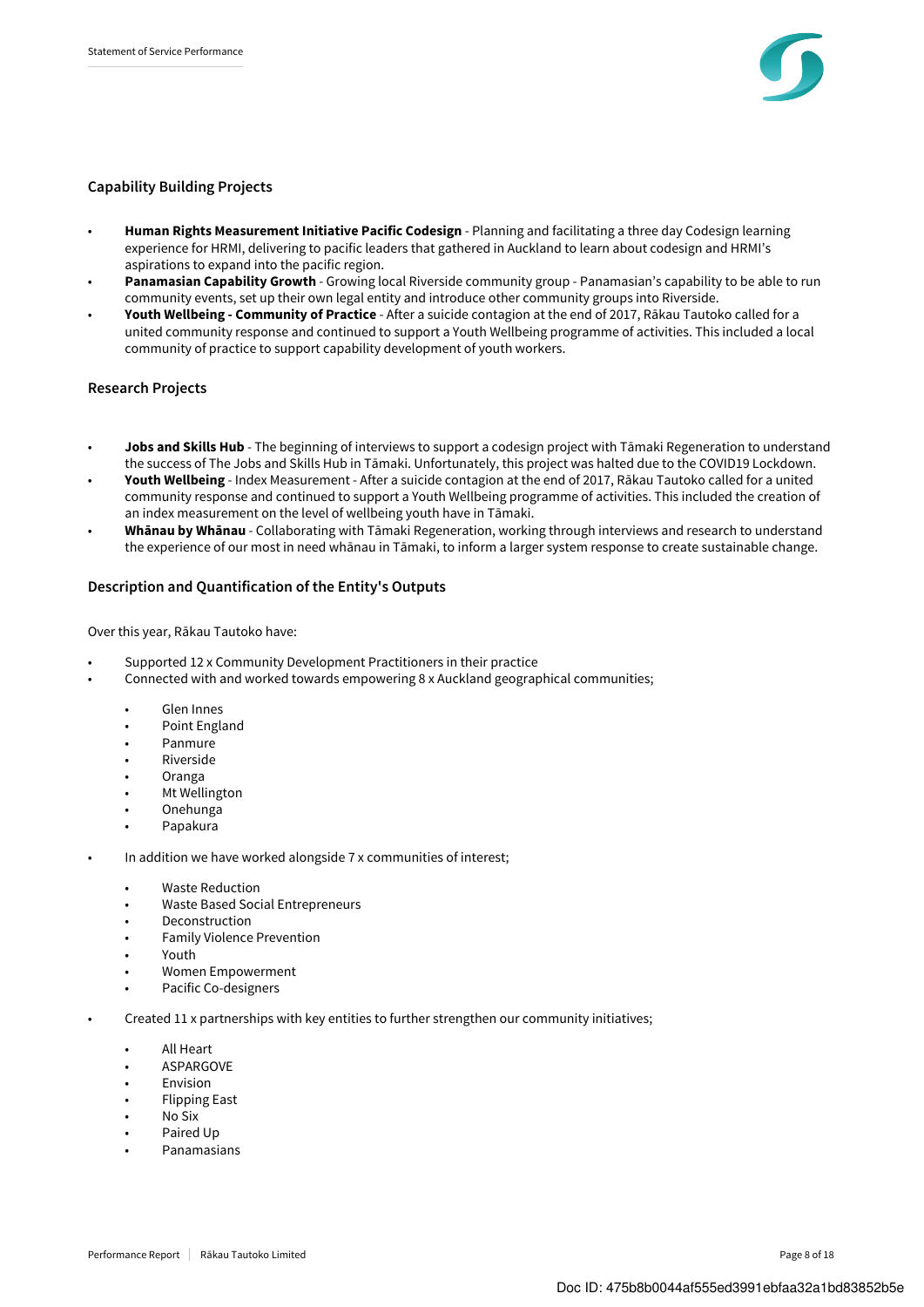

- Synergy Trust
- Tāmaki WRAP
- Tāmaki Regeneration Company
- Te Waipuna Puawai

#### Additional Output Measures

"Tara & Ren of Rākau Tautoko have been supporting Synergy Projects in building our capacity to deliver well in our local projects. We are currently collaborating with them to facilitate all our back end office work, so our team can focus on the programmes during lockdown."

- Ron Muave from Synergy Trust.

"This collective practises an empowered community approach while walking the same pace as the Tāmaki community. I enjoy working with Rākau Tautoko because they have a community first approach and understanding /respect of the community." - Petelo Esekielu

"In partnership with Rakau Tautoko, we were able to work with local community groups and leaders to create the Kai Collective Project. Since March 2020, and in response to the rising needs that communities faced due to the COVID-19 pandemic, we were able to get food support to thousands of people and families, and bring together a collective of local groups and leaders to address food security together. The support of Rākau Tautoko goes beyond financial, mentoring and project support, Rākau Tautoko is a living example of doing things differently and moving beyond business as usual. They are helping shift norms and mindsets of how we can achieve impact in the social sector through a Social Enterprise model and the ripples of that are far-reaching and much needed. It is a breath of fresh air to work with them." - Philippa Holmes from ASPARGOVE

"Tara (Rākau Tautoko Managing Director) has a wealth of knowledge and connection who strongly upholds the ethos of community empowerment – supporting community to ensure they thrive in the way they envisage. At the same time she provides valuable support to her community workers and stakeholders, and is always going that extra miles in order to achieve the community outcomes. She is also full of joy and amazing to hangout, as a colleague, a community member, and just a great wāhine. It has been a real delight working with her."

- Bevan Chuang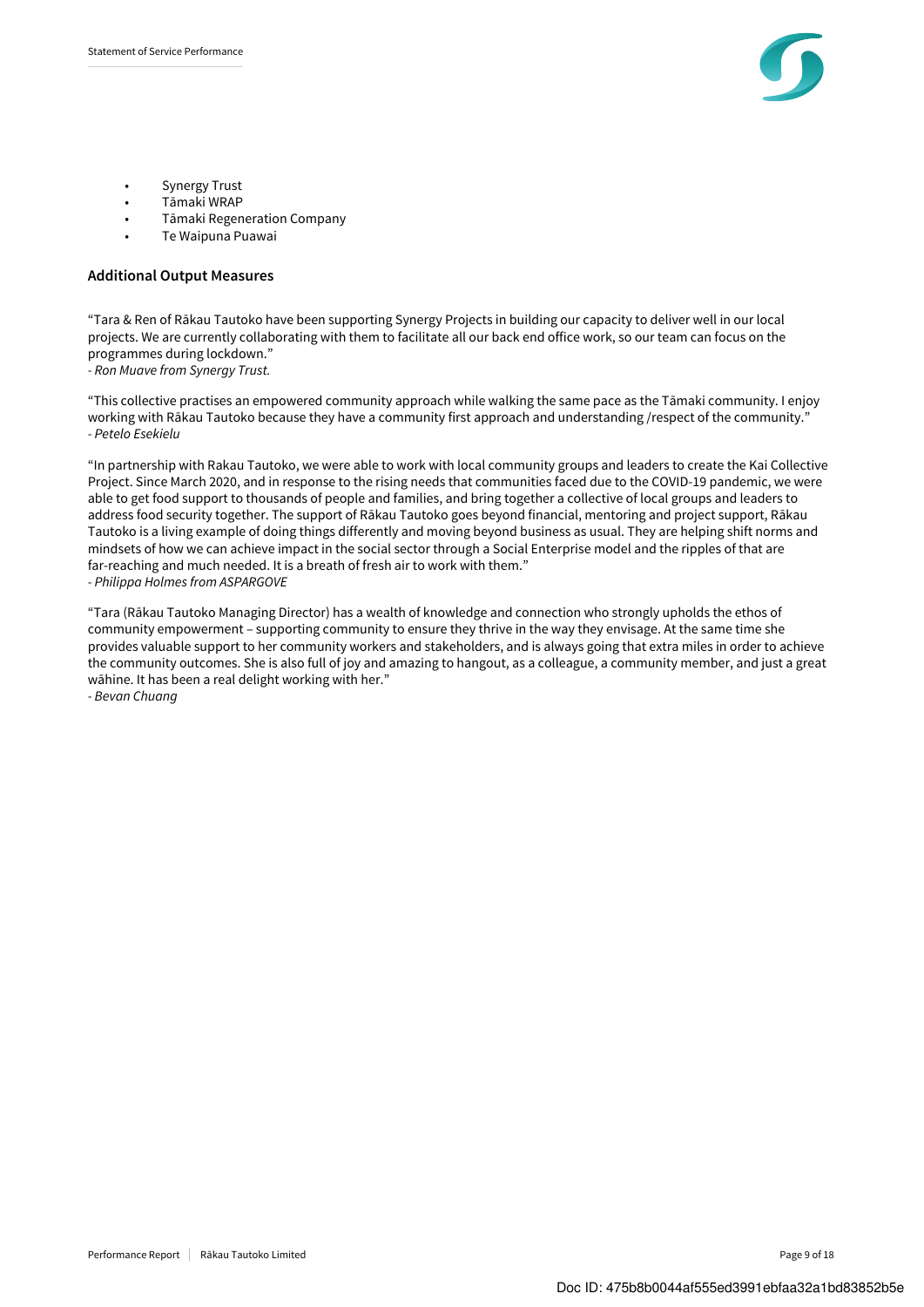

## Statement of Financial Performance

### Rākau Tautoko Limited For the year ended 31 March 2020

|                                                  | <b>NOTES</b>   | 2020    | 2019     |
|--------------------------------------------------|----------------|---------|----------|
| Revenue                                          |                |         |          |
| Revenue from providing goods or services         | 1              | 254,260 | 188,147  |
| Interest, dividends and other investment revenue |                | 217     | 213      |
| <b>Total Revenue</b>                             |                | 254,477 | 188,360  |
| <b>Expenses</b>                                  |                |         |          |
| Volunteer and employee related costs             | $\overline{2}$ | 2,061   | 105      |
| Costs related to providing goods or service      | 2              | 217,091 | 194,073  |
| Other expenses                                   | 2              | 849     | 1,916    |
| <b>Total Expenses</b>                            |                | 220,001 | 196,094  |
| Surplus/(Deficit) for the Year                   |                | 34,476  | (7, 734) |

This statement has been prepared without conducting an audit or review engagement, and should be read in conjunction with the attached Compilation Report and the Notes to the Performance Report.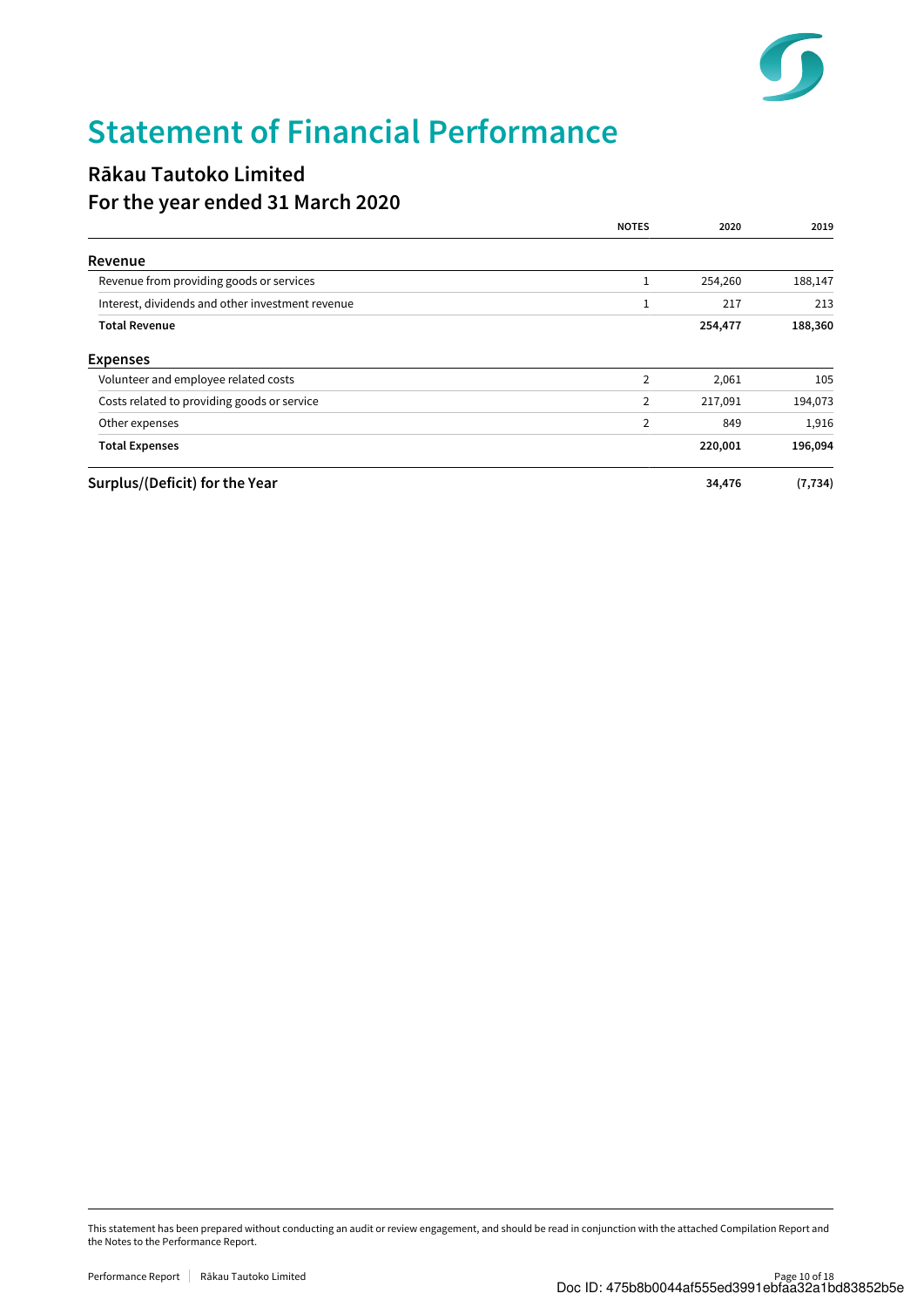

## Statement of Financial Position

### Rākau Tautoko Limited As at 31 March 2020

|                                                         | <b>NOTES</b>   | 31 MAR 2020 | 31 MAR 2019 |
|---------------------------------------------------------|----------------|-------------|-------------|
| <b>Assets</b>                                           |                |             |             |
| <b>Current Assets</b>                                   |                |             |             |
| Bank accounts and cash                                  | 3              | 140,303     | 42,055      |
| Debtors and prepayments                                 | 3              | 10,583      |             |
| <b>Other Current Assets</b>                             | 3              | 49          | 70          |
| <b>Total Current Assets</b>                             |                | 150,935     | 42,125      |
| <b>Non-Current Assets</b>                               |                |             |             |
| Property, Plant and Equipment                           | 5              | 1,363       | 840         |
| <b>Total Non-Current Assets</b>                         |                | 1,363       | 840         |
| <b>Total Assets</b>                                     |                | 152,298     | 42,965      |
| Liabilities                                             |                |             |             |
| <b>Current Liabilities</b>                              |                |             |             |
| Creditors and accrued expenses                          | 4              | 125,586     | 50,729      |
| Other current liabilities                               | $\overline{4}$ | $\sim$      |             |
| <b>Total Current Liabilities</b>                        |                | 125,586     | 50,729      |
| <b>Total Liabilities</b>                                |                | 125,586     | 50,729      |
| <b>Total Assets less Total Liabilities (Net Assets)</b> |                | 26,712      | (7, 764)    |
| <b>Accumulated Funds</b>                                |                |             |             |
| Accumulated surpluses or (deficits)                     | 6              | 26,712      | (7, 764)    |
| <b>Total Accumulated Funds</b>                          |                | 26,712      | (7, 764)    |

This statement has been prepared without conducting an audit or review engagement, and should be read in conjunction with the attached Compilation Report and the Notes to the Performance Report.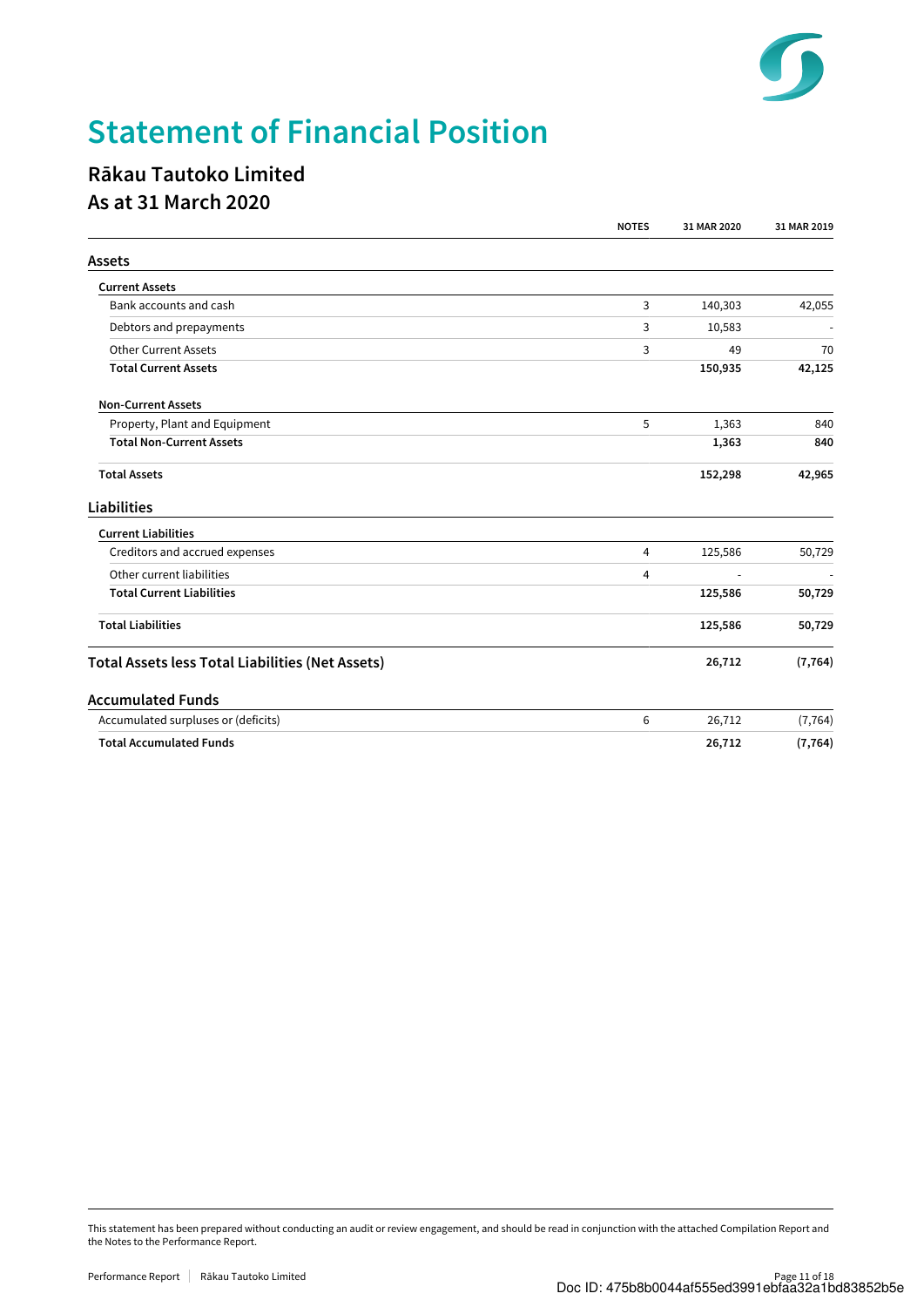## Depreciation Schedule

### Rākau Tautoko Limited For the year ended 31 March 2020

| <b>NAME</b>                   | <b>PURCHASED</b> | <b>COST</b> | <b>OPENING VALUE</b> | <b>PURCHASES</b> | <b>RATE</b> | <b>DEPRECIATION</b> | <b>CLOSING ACCUM</b><br><b>DEP</b> | <b>CLOSING VALUE</b> |
|-------------------------------|------------------|-------------|----------------------|------------------|-------------|---------------------|------------------------------------|----------------------|
| <b>Office Equipment</b>       |                  |             |                      |                  |             |                     |                                    |                      |
| Epson Projector               | 18 Aug 2017      | 614         | 384                  | $\sim$           | 25.00%      | 96                  | 326                                | 288                  |
| Shelving                      | 8 Jan 2018       | 521         | 457                  | $\sim$           | 10.00%      | 46                  | 110                                | 411                  |
| Camera                        | 17 Feb 2020      | 712         |                      | 712              | 40.00%      | 47                  | 47                                 | 665                  |
| <b>Total Office Equipment</b> |                  | 1,847       | 841                  | 712              |             | 189                 | 483                                | 1,364                |
| Total                         |                  | 1,847       | 841                  | 712              |             | 189                 | 483                                | 1,364                |

This statement has been prepared without conducting an audit or review engagement, and should be read in conjunction with the attached Compilation Report and the Notes to the Performance Report.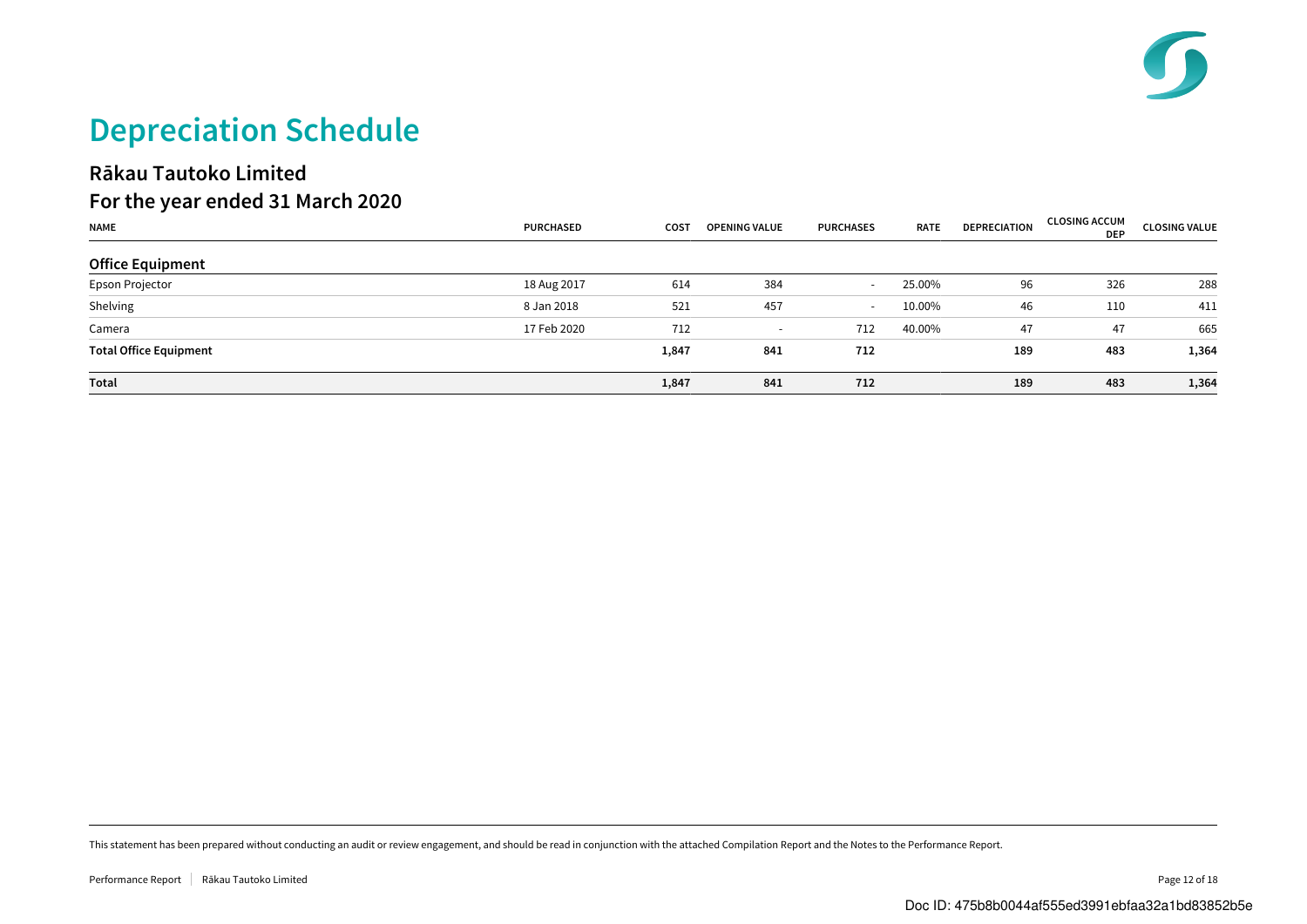

## Statement of Changes in Equity

### Rākau Tautoko Limited For the year ended 31 March 2020

|                                | 2020     | 2019     |
|--------------------------------|----------|----------|
| <b>Equity</b>                  |          |          |
| <b>Accumulated Funds</b>       |          |          |
| Opening Balance                | (7, 764) | (30)     |
| <b>Increases</b>               |          |          |
| Trustees Income for the Period | 34,476   | (7, 734) |
| <b>Total Increases</b>         | 34,476   | (7, 734) |
| <b>Total Accumulated Funds</b> | 26,712   | (7, 764) |
| <b>Total Equity</b>            | 26,712   | (7, 764) |

This statement has been prepared without conducting an audit or review engagement, and should be read in conjunction with the attached Compilation Report and the Notes to the Performance Report.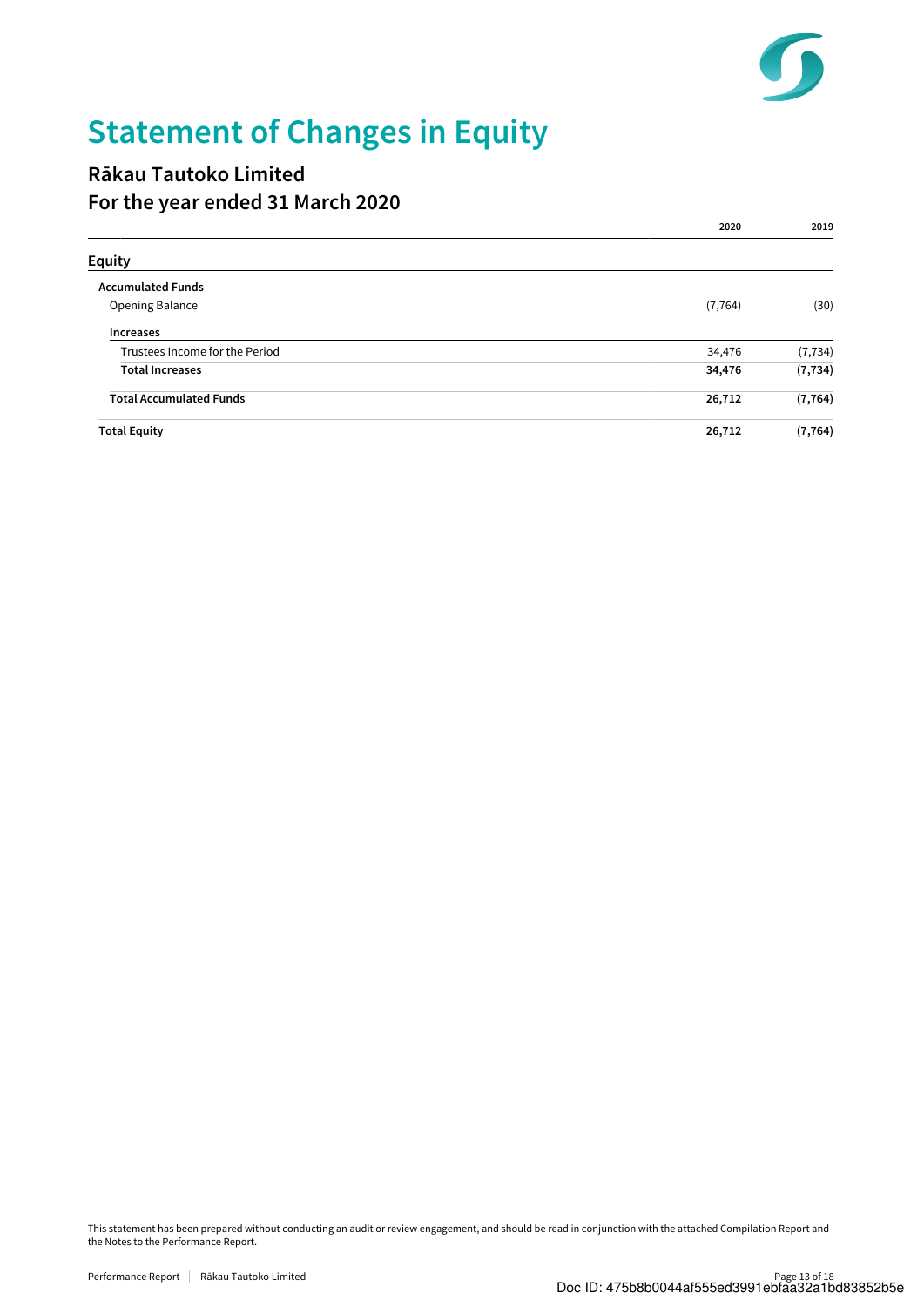

## Statement of Cash Flows

### Rākau Tautoko Limited For the year ended 31 March 2020

|                                                                 | 2020       | 2019       |
|-----------------------------------------------------------------|------------|------------|
| <b>Cash Flows from Operating Activities</b>                     |            |            |
| Receipts from providing goods or services                       | 10,896     | 3,354      |
| Interest, dividends and other investment receipts               | 217        | 213        |
| Cash receipts from other operating activities                   | 344,316    | 207,949    |
| <b>GST</b>                                                      | (20,620)   | (13,946)   |
| Payments to suppliers and employees                             | (228, 302) | (189, 178) |
| Cash flows from other operating activities                      | (7,683)    | (343)      |
| <b>Total Cash Flows from Operating Activities</b>               | 98,824     | 8,049      |
| <b>Cash Flows from Investing and Financing Activities</b>       |            |            |
| Receipts from sale of property, plant and equipment             |            | 174        |
| Payments to acquire property, plant and equipment               | (712)      | (174)      |
| Cash Flows from Other Investing and Financing Activities        | 137        | (1,278)    |
| <b>Total Cash Flows from Investing and Financing Activities</b> | (575)      | (1,278)    |
| Net Increase/ (Decrease) in Cash                                | 98,248     | 6,771      |
| <b>Cash Balances</b>                                            |            |            |
| Cash and cash equivalents at beginning of period                | 42,055     | 35,284     |
| Cash and cash equivalents at end of period                      | 140,303    | 42,055     |
| Net change in cash for period                                   | 98,248     | 6,771      |

This statement has been prepared without conducting an audit or review engagement, and should be read in conjunction with the attached Compilation Report.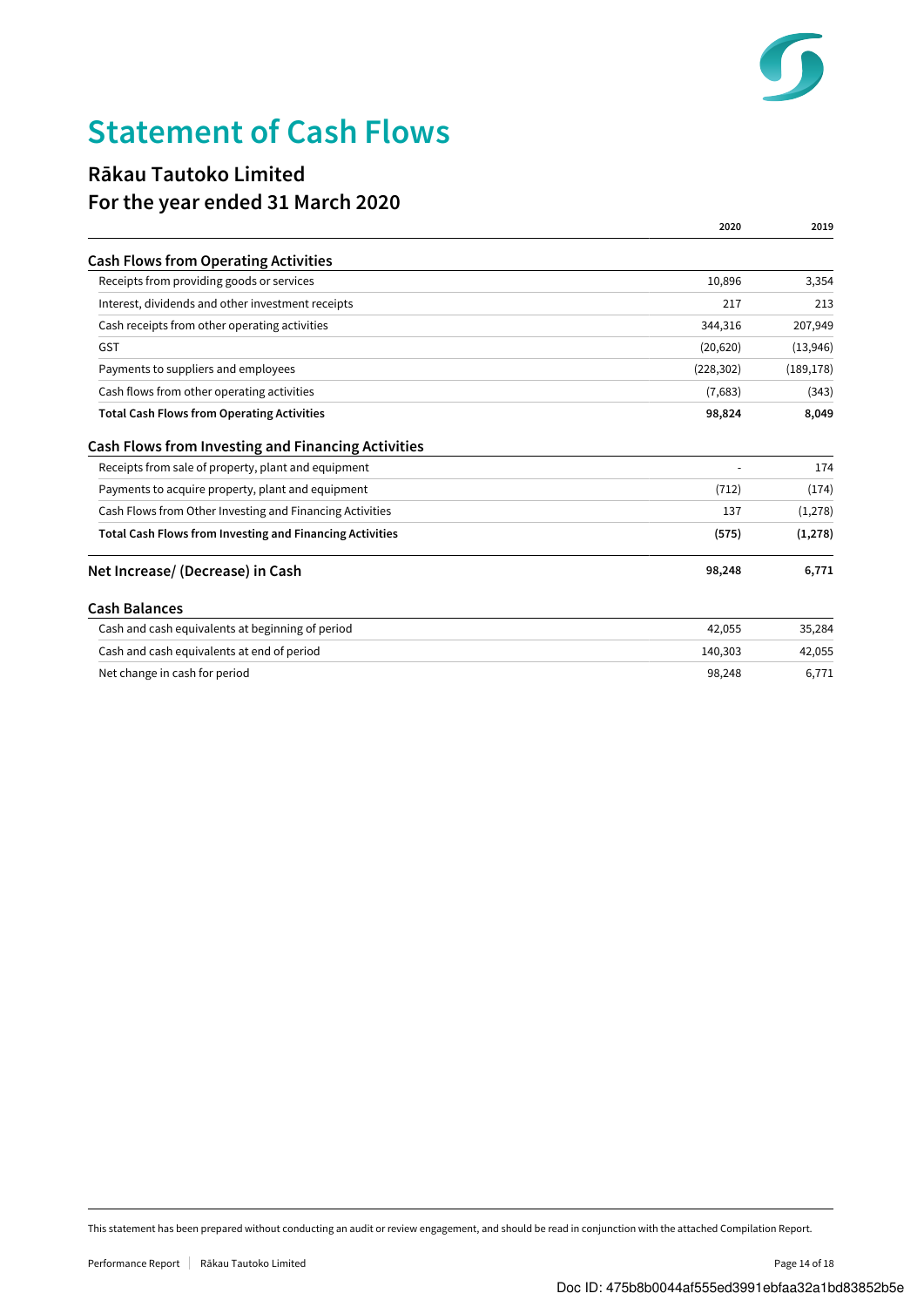

## Statement of Accounting Policies

### Rākau Tautoko Limited For the year ended 31 March 2020

#### Basis of Preparation

The entity has elected to apply PBE SFR-A (NFP) Public Benefit Entity Simple Format Reporting - Accrual (Not-For-Profit) on the basis that it does not have public accountability and has total annual expenses equal to or less than \$2,000,000. All transactions in the Performance Report are reported using the accrual basis of accounting. The Performance Report is prepared under the assumption that the entity will continue to operate in the foreseeable future.

#### Goods and Services Tax (GST)

The entity is registered for GST. All amounts are stated exclusive of goods and services tax (GST) except for accounts payable and accounts receivable which are stated inclusive of GST.

#### Income Tax

Rākau Tautoko Limited become a registered charity on 29 October 2019, and tax has been calculated up until this date. From 29 October 2019 Rākau Tautoko Limited is wholly exempt from New Zealand income tax having fully complied with all statutory conditions for these exemptions.

#### Bank Accounts and Cash

Bank accounts and cash in the Statement of Cash Flows comprise cash balances and bank balances (including short term deposits) with original maturities of 90 days or less.

#### Changes in Accounting Policies

The entity became a registered charity on 29 October 2019. There have been no changes in accounting policies. Policies have been applied on a consistent basis with those of the previous reporting period.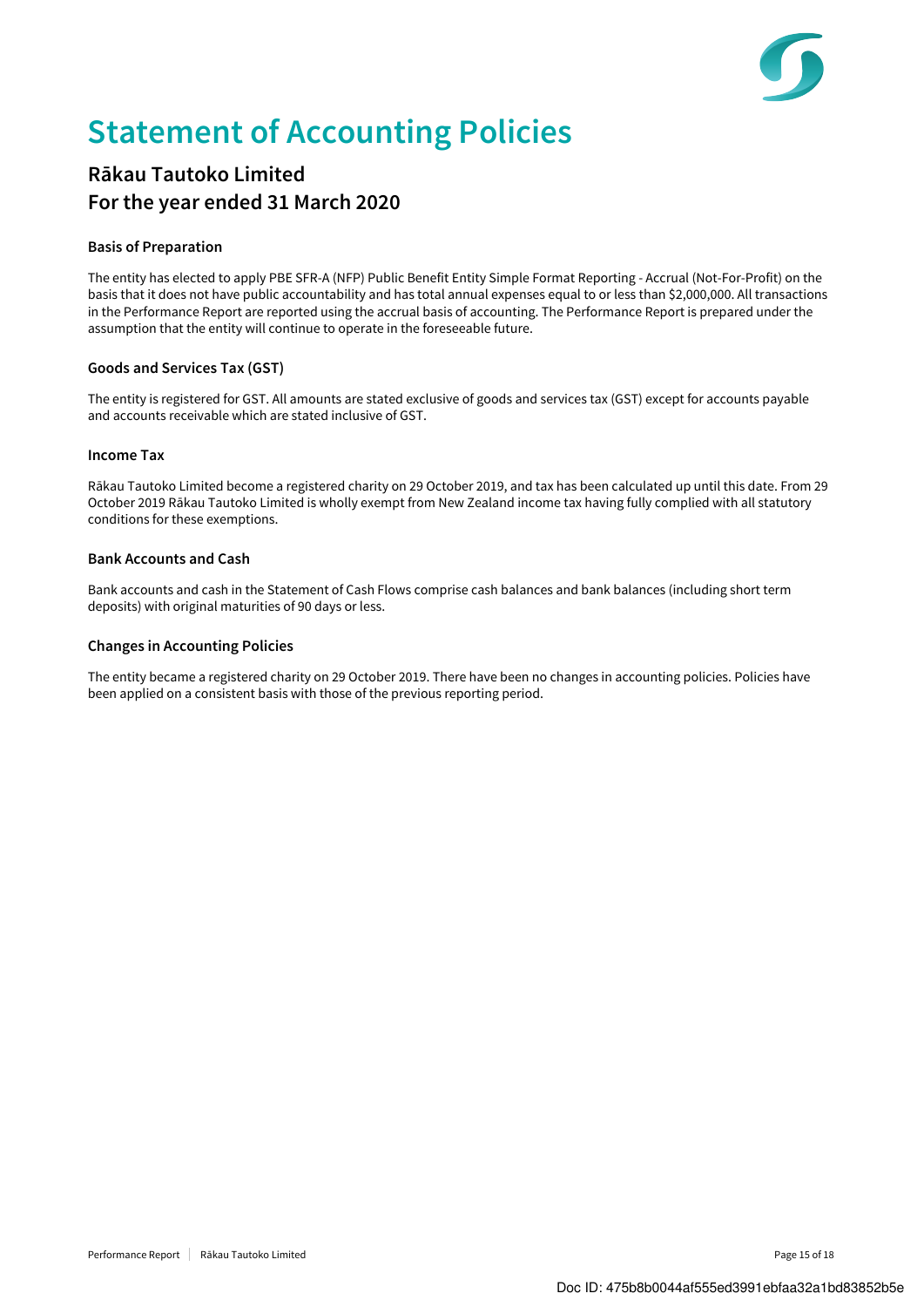

## Notes to the Performance Report

### Rākau Tautoko Limited For the year ended 31 March 2020

|                                                        | 2020    | 2019    |
|--------------------------------------------------------|---------|---------|
| 1. Analysis of Revenue                                 |         |         |
| Revenue from providing goods or services               |         |         |
| Admin                                                  | 2,648   | 1,424   |
| Consultation                                           | 17,159  | 4,325   |
| Coordination                                           | 95,191  | 54,346  |
| Debt Forgiveness Income                                |         | 5,127   |
| Facilitation                                           | 16,547  | 17,533  |
| Grant                                                  | 44,571  | 42,337  |
| Hub Zero Services                                      | 7,341   |         |
| Interviewing and Research                              | 8,068   | 10,777  |
| Mentoring                                              | L,      | 4,787   |
| Other Revenue                                          | 8,675   |         |
| Planning and Preparation                               | 9,328   | 548     |
| Products                                               | 217     |         |
| Programme Creation                                     | 35,930  | 36,843  |
| Programme Management                                   | 550     |         |
| Sales                                                  | 370     | 2,848   |
| Supervision                                            | 300     | 563     |
| Travel                                                 | 1,646   |         |
| Video Creation                                         | 5,345   | 6,690   |
| X Hub Zero Sale                                        | 376     |         |
| Total Revenue from providing goods or services         | 254,260 | 188,147 |
| Interest, dividends and other investment revenue       |         |         |
| Interest Income                                        | 217     | 213     |
| Total Interest, dividends and other investment revenue | 217     | 213     |
|                                                        | 2020    | 2019    |
| 2. Analysis of Expenses                                |         |         |
| Volunteer and employee related costs                   |         |         |
| Travel - National                                      | 2,061   | 105     |
| Total Volunteer and employee related costs             | 2,061   | 105     |
| Costs related to providing goods or services           |         |         |
| Administration                                         | 5,488   | 4,925   |
| Advertising                                            | 7,683   | 330     |
| Assets under \$500                                     | 570     |         |
| <b>Bank Fees</b>                                       | 218     | 120     |
| Cost of Sales - Reimbursements                         | 82      | 328     |
| COVID19 Response                                       | 1,036   |         |
| <b>Entrepreneur Creation Cost</b>                      | 6,374   | 2,104   |
| <b>Facilitation Costs</b>                              | 2,852   | 4,487   |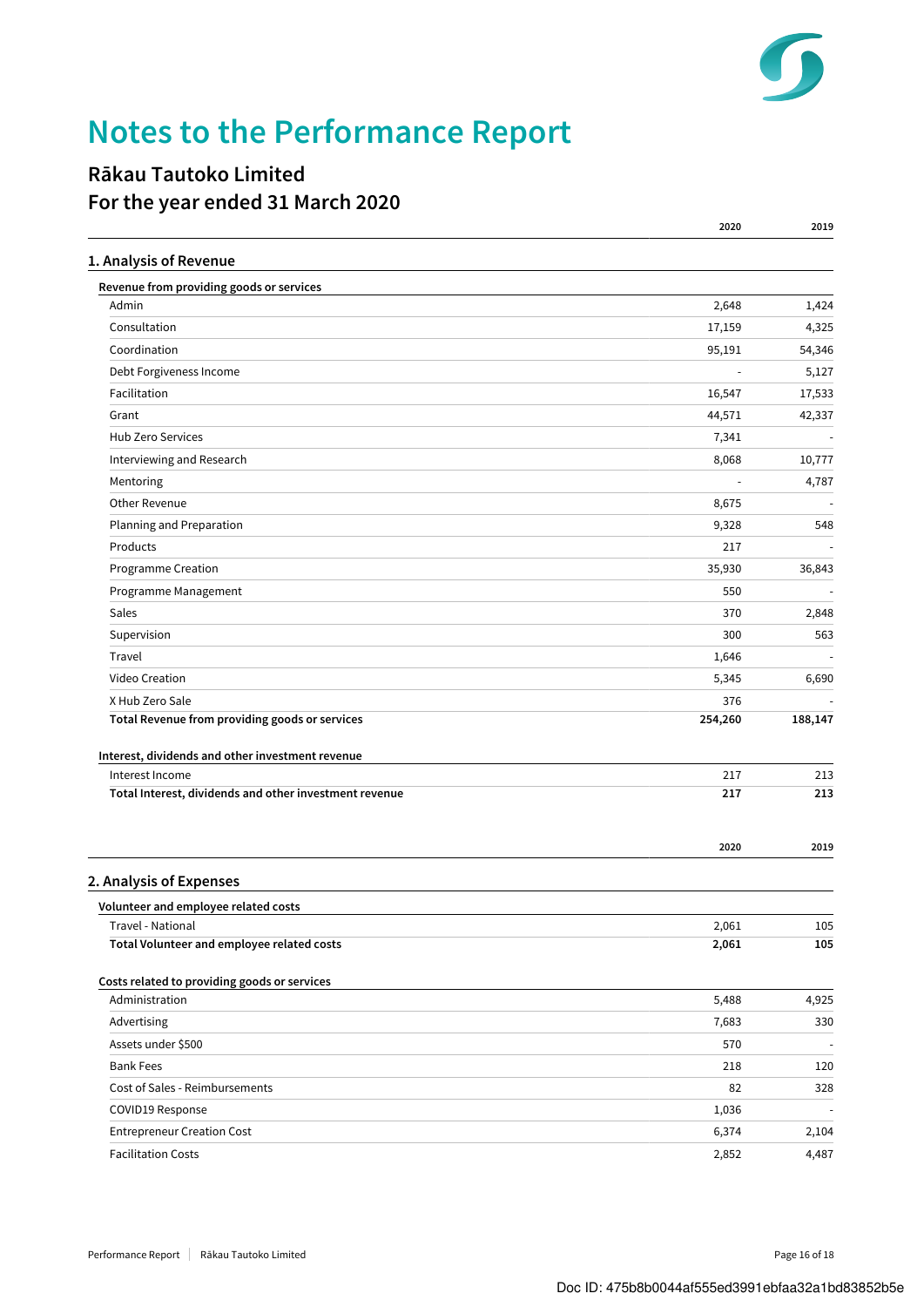

| 80<br>2,622<br>1,430<br>2,128<br>5,357<br>1,938<br>140,624<br>766<br>50<br>20,578<br>÷,<br>35<br>9,970<br>7,211<br>217,091<br>660<br>189 | 58<br>1,361<br>140,169<br>25,768<br>409<br>594                                                             |
|------------------------------------------------------------------------------------------------------------------------------------------|------------------------------------------------------------------------------------------------------------|
|                                                                                                                                          |                                                                                                            |
|                                                                                                                                          | 1,360<br>3,940<br>906<br>576<br>1,724<br>502<br>4,413<br>194,073<br>1,738                                  |
|                                                                                                                                          |                                                                                                            |
|                                                                                                                                          |                                                                                                            |
|                                                                                                                                          |                                                                                                            |
|                                                                                                                                          |                                                                                                            |
|                                                                                                                                          |                                                                                                            |
|                                                                                                                                          |                                                                                                            |
|                                                                                                                                          |                                                                                                            |
|                                                                                                                                          |                                                                                                            |
|                                                                                                                                          |                                                                                                            |
|                                                                                                                                          |                                                                                                            |
|                                                                                                                                          |                                                                                                            |
|                                                                                                                                          |                                                                                                            |
|                                                                                                                                          |                                                                                                            |
|                                                                                                                                          |                                                                                                            |
|                                                                                                                                          |                                                                                                            |
|                                                                                                                                          |                                                                                                            |
|                                                                                                                                          | 179                                                                                                        |
|                                                                                                                                          | 1,916                                                                                                      |
| 2020                                                                                                                                     | 2019                                                                                                       |
|                                                                                                                                          |                                                                                                            |
|                                                                                                                                          |                                                                                                            |
|                                                                                                                                          | 275                                                                                                        |
|                                                                                                                                          | 38,555                                                                                                     |
|                                                                                                                                          | 296                                                                                                        |
|                                                                                                                                          | 2,929                                                                                                      |
| 140,303                                                                                                                                  | 42,055                                                                                                     |
|                                                                                                                                          |                                                                                                            |
| 10,583                                                                                                                                   |                                                                                                            |
| 10,583                                                                                                                                   |                                                                                                            |
|                                                                                                                                          |                                                                                                            |
|                                                                                                                                          | 2019                                                                                                       |
|                                                                                                                                          |                                                                                                            |
|                                                                                                                                          | 10,114                                                                                                     |
|                                                                                                                                          |                                                                                                            |
|                                                                                                                                          | 1,208                                                                                                      |
|                                                                                                                                          | 38,541                                                                                                     |
|                                                                                                                                          | 867<br>50,729                                                                                              |
|                                                                                                                                          | 849<br>9,054<br>27,524<br>101,878<br>1,847<br>2020<br>$\blacksquare$<br>983<br>122,450<br>2,153<br>125,586 |

Other current liabilities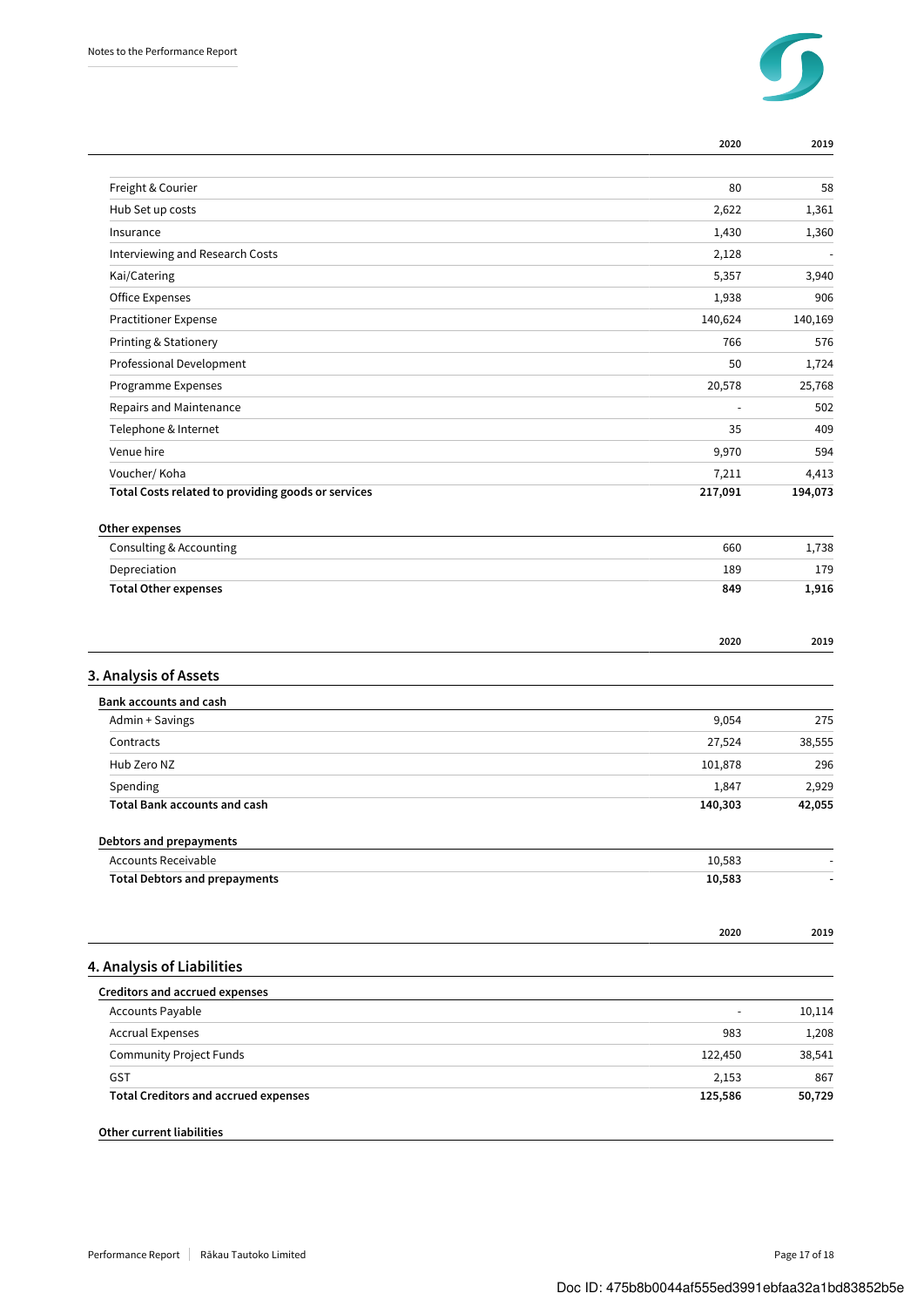

| <b>Income Tax</b>                                       | (49)     | (70)     |
|---------------------------------------------------------|----------|----------|
| <b>Total Other current liabilities</b>                  | (49)     | (70)     |
|                                                         | 2020     | 2019     |
| 5. Property, Plant and Equipment                        |          |          |
| <b>Furniture and Fittings</b>                           |          |          |
| Furniture and fittings owned                            | 1,846    | 1,134    |
| Accumulated depreciation - furniture and fittings owned | (483)    | (294)    |
| <b>Total Furniture and Fittings</b>                     | 1,363    | 840      |
| <b>Total Property, Plant and Equipment</b>              | 1,363    | 840      |
|                                                         | 2020     | 2019     |
| 6. Accumulated Funds                                    |          |          |
| <b>Accumulated Funds</b>                                |          |          |
| Opening Balance                                         | (7, 764) | (30)     |
| Accumulated surpluses or (deficits)                     | 34,476   | (7, 734) |
| <b>Total Accumulated Funds</b>                          | 26,712   | (7, 764) |
| <b>Total Accumulated Funds</b>                          | 26,712   | (7, 764) |

#### 7. Commitments

There are no commitments as at 31 March 2020 (Last year - nil).

#### 8. Contingent Liabilities and Guarantees

There are no contingent liabilities or guarantees as at 31 March 2020 (Last year - nil).

#### 9. Related Parties

There were no transactions involving related parties during the financial year.

#### 10. Events After the Balance Date

There were no events that have occurred after the balance date that would have a material impact on the Performance Report (Last year - nil).

#### 11. Ability to Continue Operating

The entity will continue to operate for the foreseeable future.